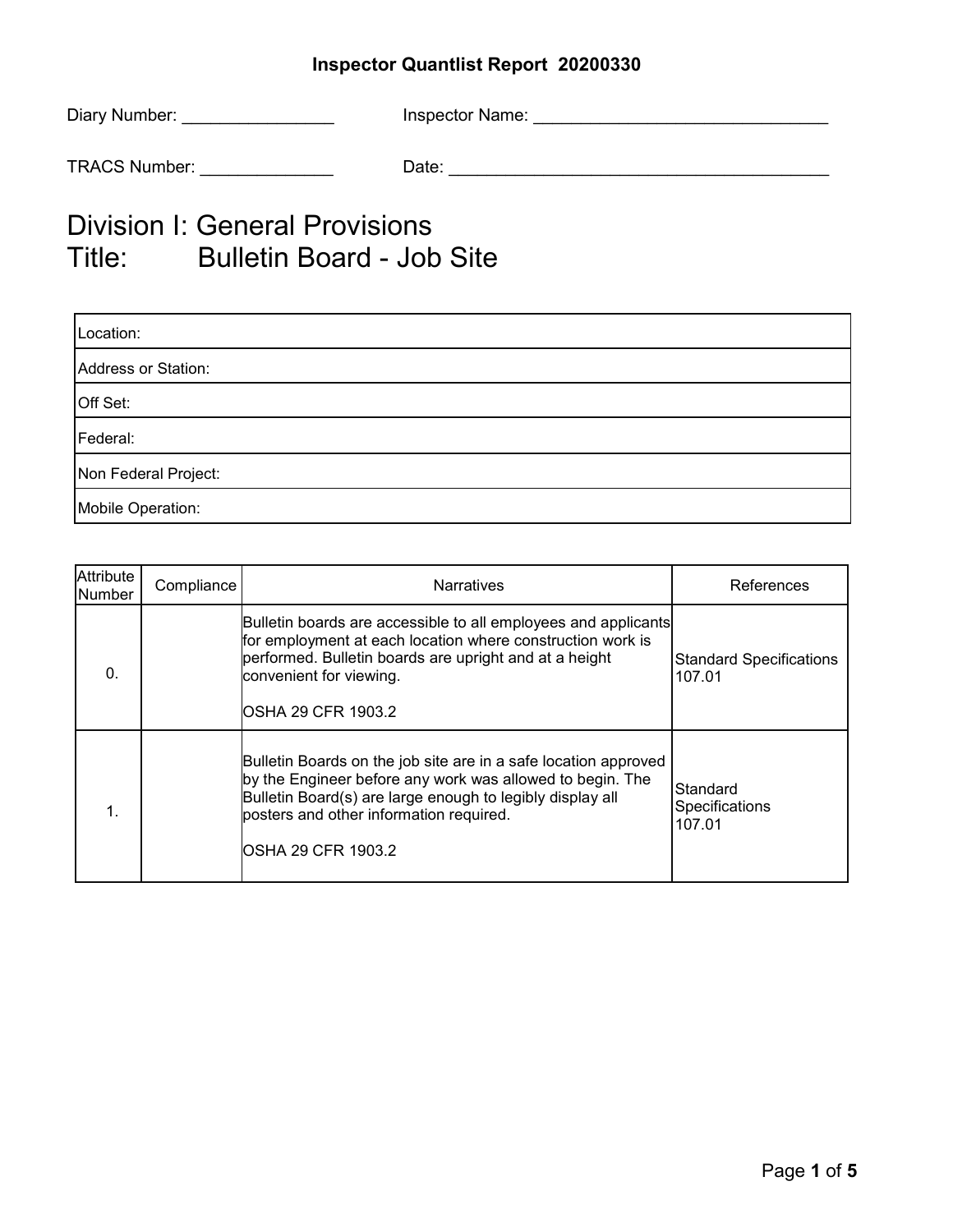| 2. | Equal Employment Opportunity Is "The Law" poster and the<br>Supplement poster to EEOC P/E-1 posters.<br>EEOC-P/E-1 and Mandatory Supplement to EEOC P/E-1.<br>Posters must be current and may change without prior notice.<br>Executive Order 11246, as amended; Section 503 of the<br>Rehabilitation Act of 1973, as amended; 38 U.S.C. 4212 of<br>the Vietnam Era Veterans' Readjustment Assistance Act of<br>1974, as amended; 41 CFR Chapter 60-I .42; 41 CFR 60-<br>250.4(k);41 CFR 60-74 1.5(a); and FHWA-1273, §II(3)(d) | Standard<br>Specifications<br>107.01 |
|----|---------------------------------------------------------------------------------------------------------------------------------------------------------------------------------------------------------------------------------------------------------------------------------------------------------------------------------------------------------------------------------------------------------------------------------------------------------------------------------------------------------------------------------|--------------------------------------|
| 3. | Employee Rights Under The National Labor Relations Act<br>U.S. Department of Labor/Executive Order 13496<br>Posters must be current and may change without prior notice.                                                                                                                                                                                                                                                                                                                                                        | Standard<br>Specifications<br>107.01 |
| 4. | Derechos De Los Empleados. Según La Ley Nacional De<br>Relaciones Del Trabajo.<br>U.S. Department of Labor/Executive Order 13496<br>Posters must be current and may change without prior notice.                                                                                                                                                                                                                                                                                                                                | Standard<br>Specifications<br>107.01 |
| 5. | Nondiscrimination (EEO policy statement) from Prime<br>Contractor.<br>Required by 41 CFR 60-741.44 through FHWA-1273,<br>\$II(1)(b).                                                                                                                                                                                                                                                                                                                                                                                            | Standard<br>Specifications<br>107.01 |
| 6. | Name and telephone number of the Contractor's EEO policy<br>Enforcement Officer (Letter appointing contractor's EEO<br>officer for project).<br>Required by 41 CFR 60-741.44 through FHWA-1273, §II(2).                                                                                                                                                                                                                                                                                                                         | Standard<br>Specifications<br>107.01 |
| 7. | Nondiscrimination (EEO policy statement) of the<br>subcontractors.<br>Required by 41 CFR 60-741.44 through FHWA-1273, §II(2).                                                                                                                                                                                                                                                                                                                                                                                                   | Standard<br>Specifications<br>107.01 |
| 8. | "Pay Transparency Nondiscrimination Provision"<br>Posters must be current and may change without prior notice.<br>Required by Executive Order 11246, as amended by<br>Executive Order 13665 (April 8, 2014); Required by 41 CFR<br>60-1.35; and FHWA-1273, §II(1)(b).                                                                                                                                                                                                                                                           | Standard<br>Specifications<br>107.01 |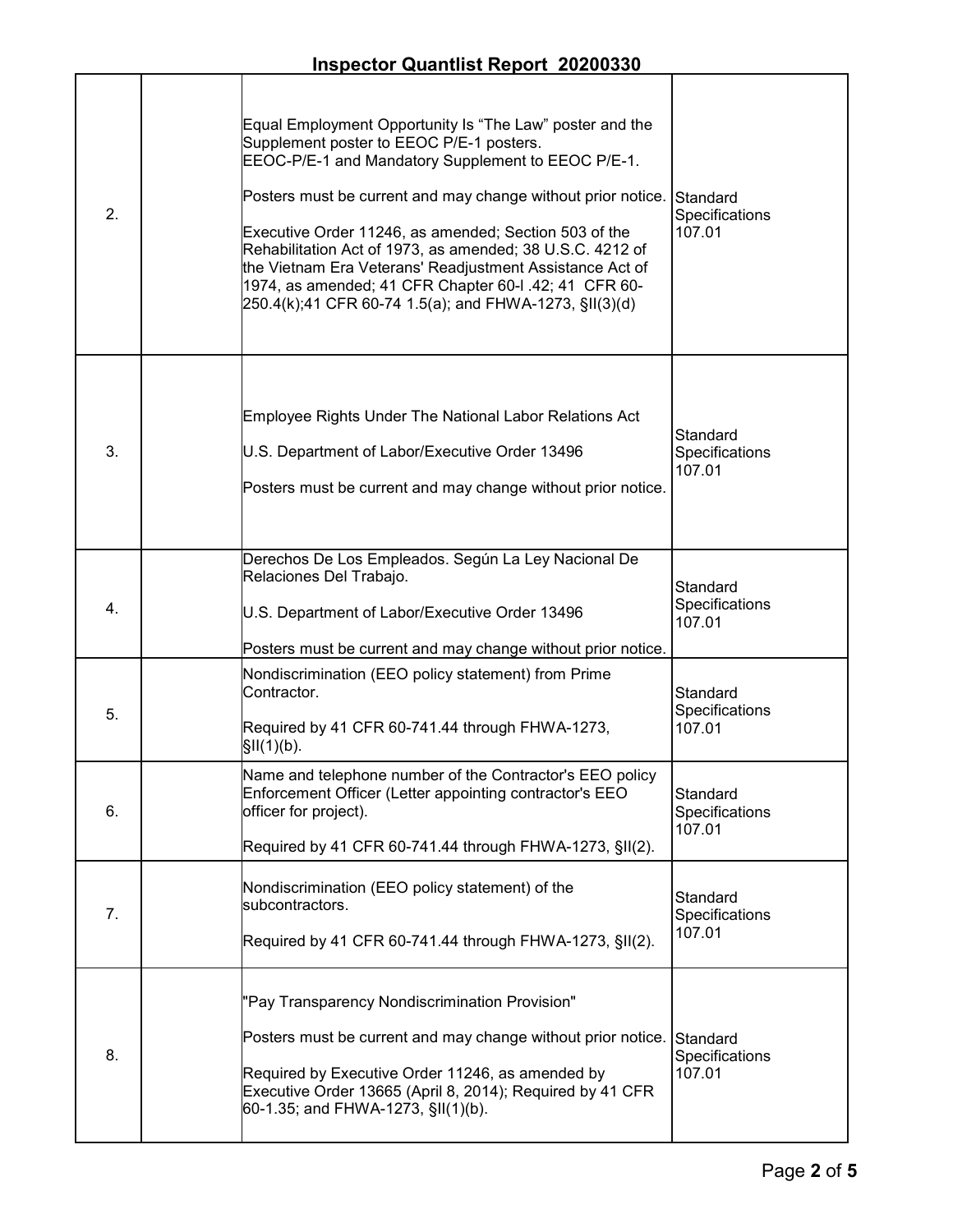| <b>Inspector Quantlist Report 20200330</b> |
|--------------------------------------------|
|--------------------------------------------|

| 9.  | Notice" Federal-Aid Projects with all contact information<br>completed.<br>FHWA Form-1022<br>Blank fields are filled in:<br>Arizona Department of Transportation Deputy State Engineer<br>206 S. 17th Ave. Phoenix, AZ 85007 Phone: 602.712.8274<br>Under Federal Highway Administration:<br>4000 N. Central Ave. Suite 1500 Phoenix, AZ 85012.<br>Posters must be current and may change without prior notice.<br>Executive Order 11246, as amended by Executive Order<br>13665 (April 8, 2014); 41 CFR 60-1.35; FHWA-1273, §II<br>(1)(b). | Standard<br>Specifications<br>107.01 |
|-----|---------------------------------------------------------------------------------------------------------------------------------------------------------------------------------------------------------------------------------------------------------------------------------------------------------------------------------------------------------------------------------------------------------------------------------------------------------------------------------------------------------------------------------------------|--------------------------------------|
| 10. | Employee Rights under the Davis-Bacon Act.<br>(Only on Davis Bacon Projects Check Project Specials).<br>WH 1321<br>Resident Engineering Field Office administrating the contract<br>in the blank block.<br>Posters must be current and may change without prior notice.<br>Required by 29 CFR 5.5(a)(1) and FHWA-1273, $\S$ IV(1)(a).<br>Enforcement by STA and/or USDOL.                                                                                                                                                                   | Standard<br>Specifications<br>107.01 |
| 11. | Schedule of the Davis Bacon Wage Rates listed in the<br>project's special provisions (Located in the back of the Special<br>Provisions or Addendum). - "General Decision AZ"<br>USDOL Davis-Bacon wage determinations available at:<br>www.wdol.gov. Required by WH1321.<br>USC 40, Section I, Chapter 31 - General, Subchapter IV -<br>Wage Rate Requirements, Section 3142                                                                                                                                                                | Standard<br>Specifications<br>107.01 |
| 12. | OSHA "Job Safety and Health It's the Law!" Poster.<br><b>OSHA 3165</b><br>Posters must be current and may change without prior notice.<br>Required by 29 U.S.C. 657(c), 29 CFR 1903.2 through<br>FHWA-1273, §VII(1). Enforcement through OSHA.                                                                                                                                                                                                                                                                                              | Standard<br>Specifications<br>107.01 |
| 13. | Emergency contact telephone numbers. In areas where 911 is<br>not available, the telephone numbers of the physicians,<br>hospitals, or ambulances shall be conspicuously posted.<br>29 CFR 1926.50(f) through FHWA-1273, §VII(1) except on<br>areas with 911 for emergencies.                                                                                                                                                                                                                                                               | <b>Special Provisions</b><br>107.01  |
| 14. | "Your Rights Under USERRA".<br>Required by 38 U.S.C. 4334(a) and 20 CFR 1002.                                                                                                                                                                                                                                                                                                                                                                                                                                                               | Standard<br>Specifications<br>107.01 |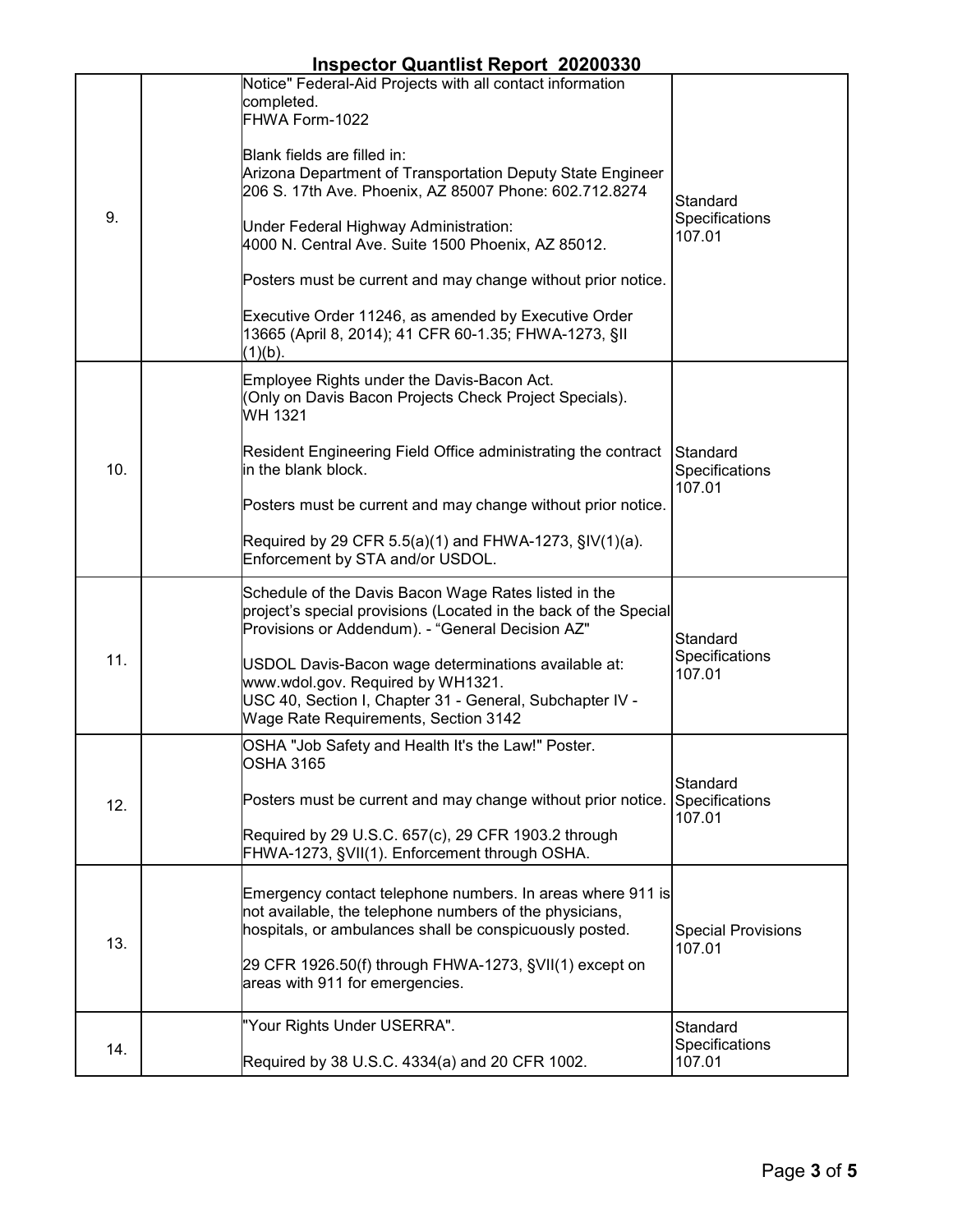| 15. | "Employee Rights Under the Fair Labor Standards Act"<br>(FLSA).<br>Needed on projects where Davis-Bacon rates do not apply<br>and rates must be current.<br><b>WHD Publication 1088</b><br>Posters must be current and may change without prior notice.<br>29 USC 211<br>29 CFR 516.4 | Standard<br>Specifications<br>107.01               |
|-----|---------------------------------------------------------------------------------------------------------------------------------------------------------------------------------------------------------------------------------------------------------------------------------------|----------------------------------------------------|
| 16. | Employee Rights And Responsibilities Under The Family And<br><b>Medical Leave Act.</b><br><b>WHD Publication 1420</b><br>Posters must be current and may change without prior notice.<br>29 CFR 825.300 and 825.400 for employers of more than 50<br>people. Enforcement by USDOL     | Standard<br>Specifications<br>107.01               |
| 17. | Derechos Del Empleado Segun La Ley De Ausencia Familiar<br>Y Medica (Spanish).<br><b>WHD 1420SP</b><br>Posters must be current and may change without prior notice.<br>29 CFR 825.300 and 825.400 for employers of more than 50<br>people. Enforcement by USDOL                       | Standard<br>Specifications<br>107.01               |
| 18. | Employee Rights Employee Polygraph Protection Act. (EPPA)<br>WH1462<br>Posters must be current and may change without prior notice. 1007-1<br>29 CFR 801.6 Enforcement by USDOL.                                                                                                      | <b>Standard Specifications</b>                     |
| 19. | Contractor Notice of Intent (NOI) for storm water discharge.<br>The approval date and ADEQ authorization number must be<br>posted.<br>Current Construction General Permit (Both EPA or ADEQ).                                                                                         | <b>Special Provisions</b><br>104.09(C)             |
| 20. | ADOT Notice of Intent (NOI) for storm water discharge. The<br>approval date and ADEQ authorization number must be<br>posted.<br>Current Construction General Permit (Both EPA or ADEQ).                                                                                               | Standard<br>Specifications<br>107.01               |
| 21. | Name and contact information of the contractor's safety<br>supervisor.                                                                                                                                                                                                                | Standard<br>Specifications<br>107.01 and<br>107.08 |
| 22. | List of subcontractor's safety supervisors.                                                                                                                                                                                                                                           | Standard<br>Specifications<br>107.01 and<br>107.08 |
| 23. | Notice to Employees: You are covered by Unemployment<br>Insurance.<br><b>POU-003</b><br>Posters must be current and may change without prior notice.                                                                                                                                  | Standard<br>Specifications<br>107.01               |